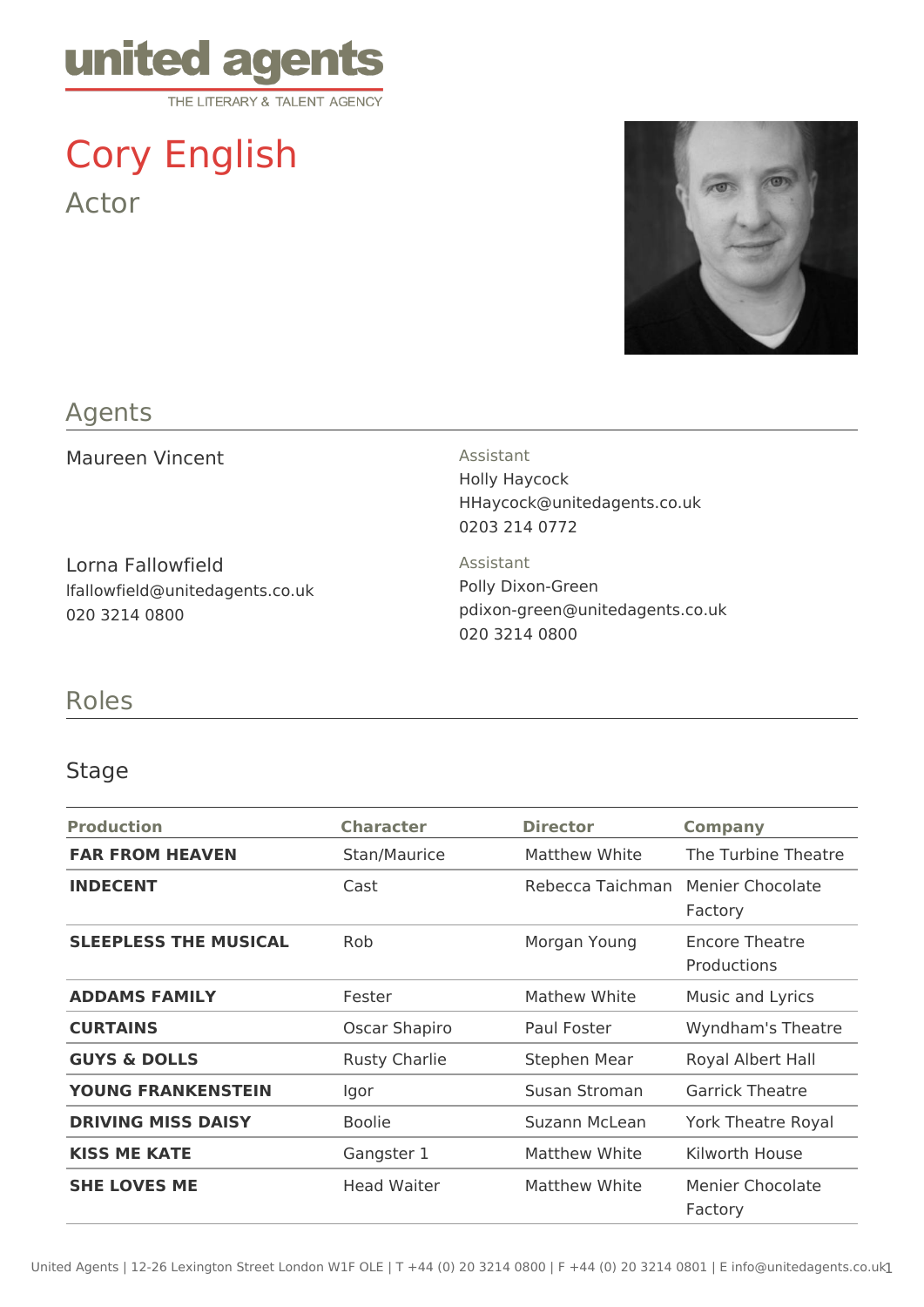| <b>Production</b>                                        | <b>Character</b>                            | <b>Director</b>                            | <b>Company</b>                           |  |
|----------------------------------------------------------|---------------------------------------------|--------------------------------------------|------------------------------------------|--|
| <b>THE TEMPEST</b>                                       | Caliban                                     | <b>Chris Pickles</b>                       | <b>Bedouin</b><br>Shakespeare<br>Company |  |
| <b>THE PRODUCERS</b>                                     | Max Bialystock                              | <b>Matthew White</b>                       | <b>UK Tour</b>                           |  |
| <b>URINETOWN</b>                                         | Old Man Strong / Hot<br><b>Blades Harry</b> | Jamie Lloyd                                | West End                                 |  |
| <b>DREAM OF PERFECT SLEEP</b>                            | Robert                                      | Max Pappenheim                             | <b>Finborough Theatre</b>                |  |
| <b>URINETOWN</b>                                         | Old Man Strong / Hot<br><b>Blades Harry</b> | Jamie Lloyd                                | St James' Theatre                        |  |
| <b>YOUNG FRANKENSTEIN</b>                                | Igor                                        | Susan Stroman                              | Broadway / US Tour                       |  |
| <b>THE PRODUCERS</b>                                     | Max Bialystock                              | Susan Stroman                              | Theatre Royal, West<br>End               |  |
| <b>GUYS &amp; DOLLS</b>                                  | <b>Benny Southstreet</b>                    | Michael Grandage                           | Picadilly Theatre,<br>West End           |  |
| <b>CHICAGO</b>                                           | Mary Sunshine / Amos Walter Bobbie          |                                            | Adelphi Theatre,<br>West End             |  |
| <b>COMEDY OF ERRORS</b>                                  | Dromio                                      | <b>Chris Pickles</b>                       | Oxford Shakespeare<br>Company            |  |
| <b>CORPUS CHRISTI</b>                                    | God / James the<br>Lesser                   | Stephen Henry                              | Edinburgh Festival                       |  |
| <b>OUR FATHER</b>                                        | <b>Beaky</b>                                | <b>Charles Harris</b>                      | Edinburgh Festival                       |  |
| <b>A FUNNY THING HAPPENED</b><br>ON THE WAY TO THE FORUM | Protean / Hero                              | Jerry Zaks / Rob<br>Marshall               | Broadway                                 |  |
| <b>HELLO DOLLY</b>                                       | Barnaby                                     | Lee Roy Reems                              | Broadway                                 |  |
| <b>DAMN YANKEES</b>                                      | <b>Bubba</b>                                | Jack O'Brien / Rob<br>Broadway<br>Marshall |                                          |  |
| <b>GUYS &amp; DOLLS</b>                                  | <b>Brandy Bottle Bates</b>                  | Jerry Zaks                                 | Broadway                                 |  |
| <b>HOME PLAY</b>                                         | Ensemble                                    | Jerome Robbins                             | Broadway                                 |  |
| <b>GYPSY</b>                                             | Flagstaff                                   | <b>Arthur Laurents</b>                     | Broadway                                 |  |

# Television

| <b>Production</b> | <b>Character</b>                  | <b>Director</b>        | <b>Company</b> |
|-------------------|-----------------------------------|------------------------|----------------|
| <b>HILDA</b>      | Raven (voice) / Additional Voices | Andy Coyle             | <b>Netflix</b> |
| <b>MYSTI</b>      | Imp.                              | BBC.                   |                |
| <b>OZ</b>         | Aryan                             | <b>HBO Productions</b> |                |